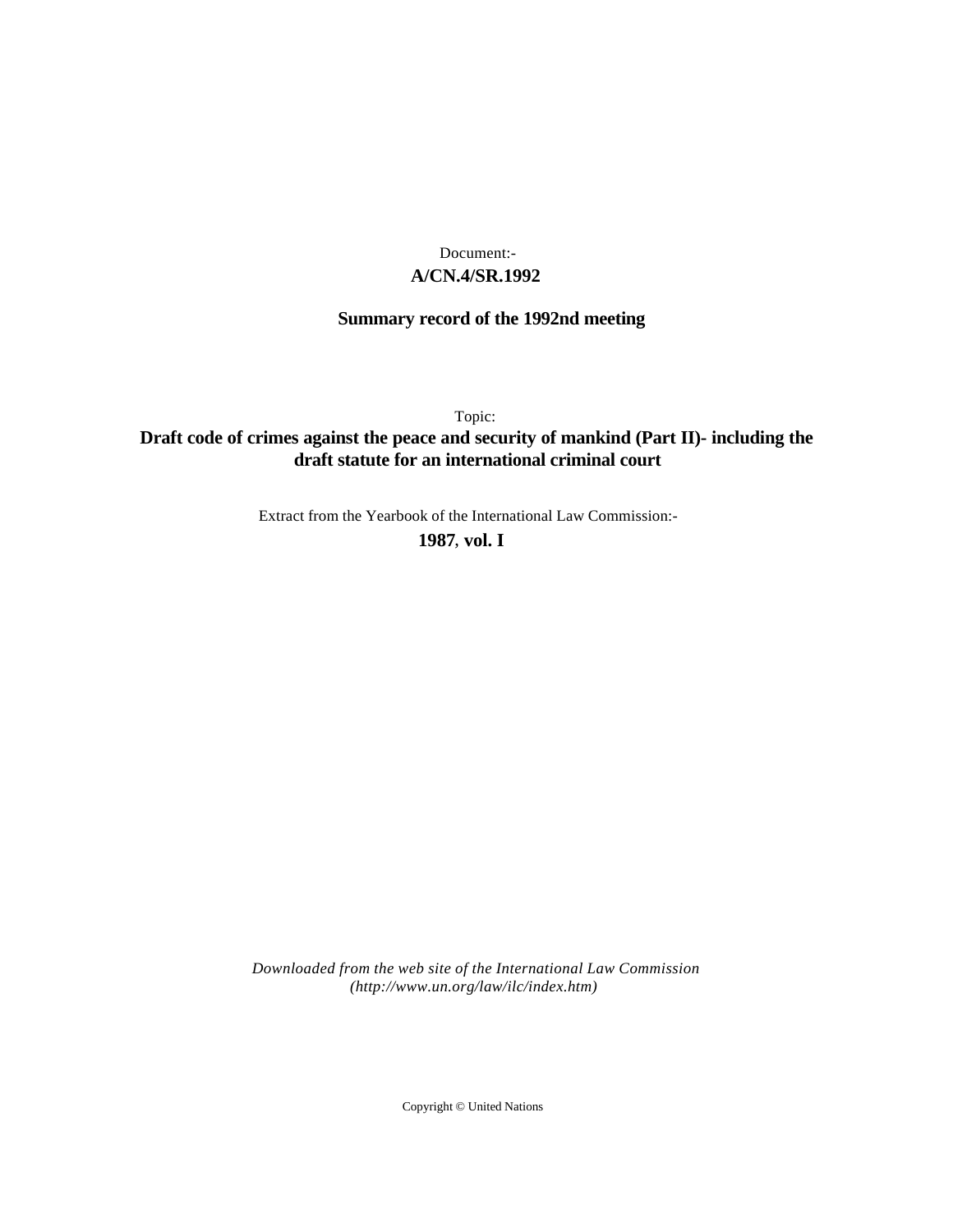22. The CHAIRMAN said that it was planned to devote the meetings on 8 and 9 July to the consideration of item 9, because the Legal Counsel would be able to be present.

23. If there were no further comments, he would take it that the Commission agreed to adopt the Enlarged Bureau's recommendations concerning the allocation of meetings and the tentative order in which the agenda items would be considered.

// *was so agreed.*

### **Programme, procedures and working methods of the Commission, and its documentation**

## [Agenda item 9]

### MEMBERSHIP OF THE PLANNING GROUP OF THE ENLARGED BUREAU

24. Mr. DÍAZ GONZÁLEZ (Chairman of the Planning Group) said it was proposed that the Group should consist of the following members: Prince Ajibola, Mr. Al-Khasawneh, Mr. Al-Qaysi, Mr. Barboza, Mr. Barsegov, Mr. Beesley, Mr. Bennouna, Mr. Eiriksson, Mr. Francis, Mr. Illueca, Mr. Jacovides, Mr. Koroma, Mr. Reuter, Mr. Roucounas, Mr. Thiam, Mr. Tomuschat and Mr. Yankov. The Planning Group was not restricted and other members of the Commission would be welcome at its meetings.

*It was so agreed.*

*The meeting rose at 1.10 p.m.* 

# **1992nd MEETING**

*Wednesday, 6 May 1987, at 10 a.m.*

*Chairman:* Mr. Stephen C. MCCAFFREY

*Present:* Prince Ajibola, Mr. Al-Khasawneh, Mr. Arangio-Ruiz, Mr. Barsegov, Mr. Beesley, Mr. Bennouna, Mr. Boutros-Ghali, Mr. Calero Rodrigues, Mr. Diaz Gonzalez, Mr. Eiriksson, Mr. Francis, Mr. Graefrath, Mr. Hayes, Mr. Illueca, Mr. Jacovides, Mr. Koroma, Mr. Mahiou, Mr. Njenga, Mr. Ogiso, Mr. Pawlak, Mr. Sreenivasa Rao, Mr. Razafindralambo, Mr. Reuter, Mr. Roucounas, Mr. Sepiilveda Gutierrez, Mr. Shi, Mr. Solari Tudela, Mr. Thiam, Mr. Tomuschat, Mr. Yankov.

## **Drafting Committee**

**1.** Mr. RAZAFINDRALAMBO (Chairman of the Drafting Committee) said it was proposed that the Drafting Committee should consist of the following members: Mr. Arangio-Ruiz, Mr. Barsegov, Mr. Bennouna, Mr. Calero Rodrigues, Mr. Graefrath, Mr. Hayes, Mr. Mahiou, Mr. McCaffrey, Mr. Ogiso,

Mr. Sreenivasa Rao, Mr. Reuter, Mr. Sepiilveda Gutierrez, Mr. Shi and Mr. Solari Tudela. Mr. Pawlak would be an *ex officio* member, in his capacity as Rapporteur of the Commission.

*It was so agreed.*

### **Draft Code of Offences against the Peace and Security of Mankind<sup>1</sup> (A/CN.4/398,<sup>2</sup> A/CN.4/404,<sup>3</sup> A/ CN.4/407 and Add.l and 2,<sup>4</sup> A/CN.4/L.410, sect. E, ILC(XXXIX)/Conf.Room Doc.3 and Add.l)**

[Agenda item 5]

FIFTH REPORT OF THE SPECIAL RAPPORTEUR

ARTICLES 1 TO 11

2. The CHAIRMAN recalled that the General Assembly, in paragraph 1 of its resolution 41/75 of 3 December 1986, had invited the Commission to continue its work on the topic

. by elaborating an introduction as well as a list of the offences, taking into account the progress made at its thirty-eighth session, as well as the views expressed during the forty-first session of the General Assembly.

He drew attention to document A/CN.4/407 and Add.l and 2, containing the views received from Governments pursuant to paragraph 2 of the same resolution.

3. He invited the Special Rapporteur to introduce his fifth report (A/CN.4/404), as well as draft articles 1 to 11 contained therein, which read:

#### CHAPTER I. INTRODUCTION

PART I. DEFINITION AND CHARACTERIZATION

#### *Article 1. Definition*

**The crimes under international law defined in the present Code constitute offences against the peace and security of mankind.**

### *Article 2. Characterization*

**The characterization of an act as an offence against the peace and security of mankind is independent of internal law. The fact that an act or omission is or is not prosecuted under internal law does not affect this characterization.**

#### PART II. GENERAL PRINCIPLES

*Article 3. Responsibility and penalty*

**Any individual who commits an offence against the peace and security of mankind is responsible therefor and liable to punishment.**

<sup>1</sup> The draft code adopted by the Commission at its sixth session, in 1954 *(Yearbook . . . 1954,* vol. II, pp. 151-152, document A/2693, para. 54), is reproduced in *Yearbook . . . 1985,* vol. II (Part Two), p. 8, para. 18.

<sup>2</sup> Reproduced in *Yearbook . . . 1986,* vol. II (Part One).

<sup>3</sup> Reproduced in *Yearbook . . . 1987,* vol. II (Part One).

<sup>4</sup>  *Ibid.*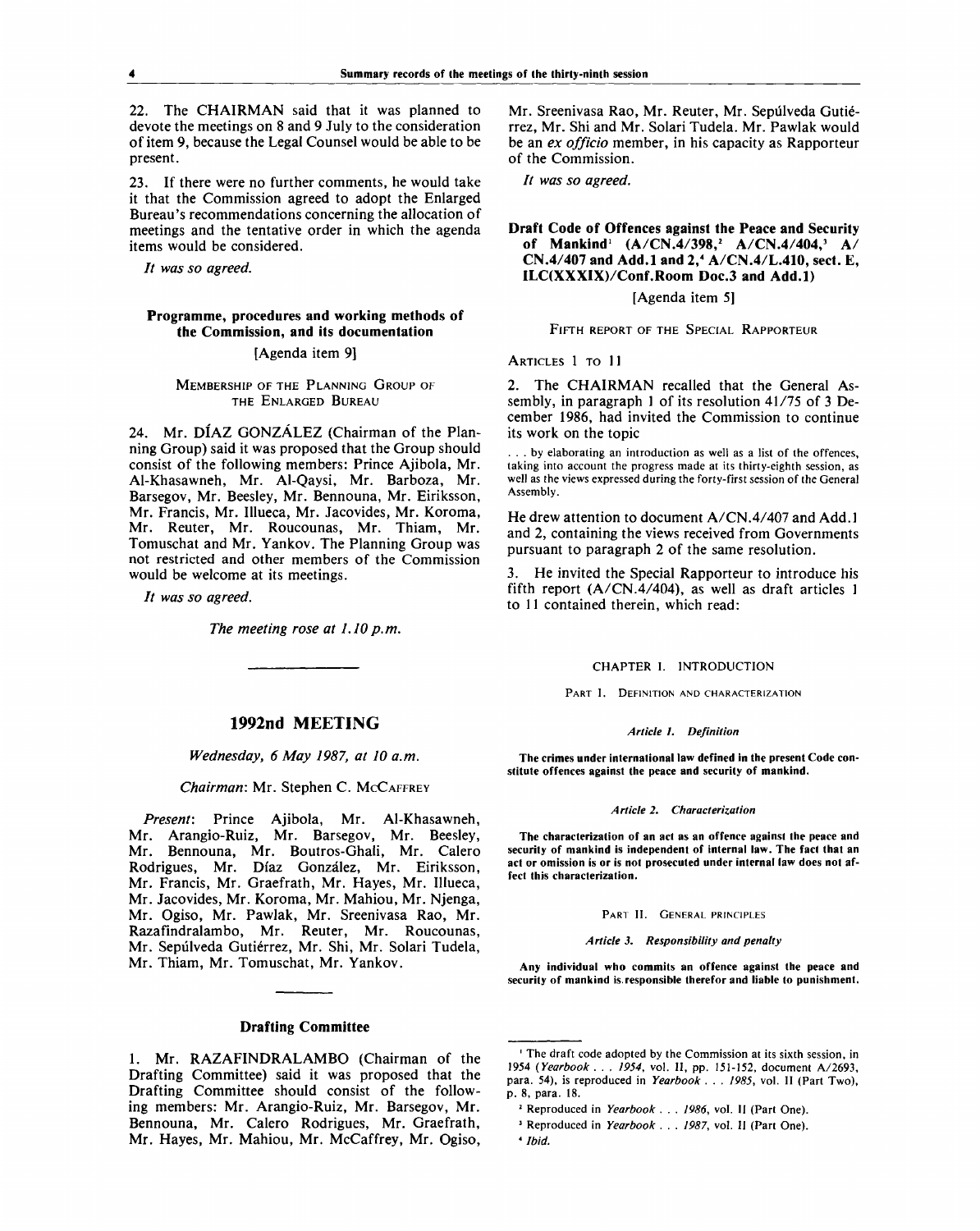#### *Article 4.* **Aut dedere aut punire**

**1. Every State has the duty to try or extradite any perpetrator of an offence against the peace and security of mankind arrested in its territory.**

**2. The provision in paragraph 1 above does not prejudge the establishment of an international criminal jurisdiction.**

#### *Article* **5.** *Non-applicability of statutory limitations*

**No statutory limitation shall apply to offences against the peace and security of mankind, because of their nature.**

### *Article 6. Jurisdictional guarantees*

**Any person charged with an offence against the peace and security of mankind shall be entitled to the guarantees extended to all human beings with regard to the law and the facts. In particular:**

**1. In the determination of any charge against him, he shall be entitled to a fair and public hearing by an independent and impartial tribunal duly established by law or by treaty, in accordance with the general principles of law.**

**2. He shall have the right to be presumed innocent until proved guilty.**

**3. In addition, he shall be entitled to the following guarantees:**

**(a) To be informed promptly and in detail in a language which he understands of the nature and cause of the charge against him;**

*(b)* **To have adequate time and facilities for the preparation of his defence and to communicate with counsel of his own choosing;**

**(c) To be tried without undue delay;**

*(d)* **To be tried in his presence, and to defend himself in person or through legal assistance of his own choosing; to be informed, if he does not have legal assistance, of this right; and to have legal assistance assigned to him, in any case where the interests of justice so require, and without payment by him, in any such case if he does not have sufficient means to pay for it;**

*(e)* **To examine, or have examined, the witnesses against him and to obtain the attendance and examination of witnesses on his behalf under the same conditions as witnesses against him;**

*if)* **To have the free assistance of an interpreter if he cannot understand or speak the language used in court;**

*(g)* **Not to be compelled to testify against himself or to confess guilt.**

#### *Article* **7. Non bis in idem**

**No one shall be liable to be tried or punished again for an offence for which he has already been finally convicted or acquitted in accordance with the law and penal procedure of a State.**

#### *Article 8. Non-retroactivity*

**1. No person may be convicted of an act or omission which, at the time of commission, did not constitute an offence against the peace and security of mankind.**

**2. Nothing in this article shall prejudice the trial and punishment of any person for any act or omission which, at the time when it was committed, was criminal according to the general principles of law recognized by the community of nations.**

#### *Article 9. Exceptions to the principle of responsibility*

**The following constitute exceptions to criminal responsibility:** *(a)* **self-defence;**

*(b)* **coercion, state of necessity or** *force majeure;*

**(c) an error of law or of fact, provided, in the circumstances in which it was committed, it was unavoidable for the perpetrator;**

*(d)* **the order of a Government or of a superior, provided a moral choice was in fact not possible to the perpetrator.**

#### *Article 10. Responsibility of the superior*

**The fact that an offence was committed by a subordinate does not relieve his superiors of their criminal responsibility, if they knew or possessed information enabling them to conclude, in the circumstances then existing, that the subordinate was committing or was going to commit such an offence and if they did not take all the practically feasible measures in their power to prevent or suppress the offence.**

#### *Article 11. Official position of the perpetrator*

**The official position of the perpetrator, and particularly the fact that he is a head of State or Government, does not relieve him of criminal responsibility.**

4. Mr. THIAM (Special Rapporteur) said that his fifth report (A/CN.4/404) was devoted to the provisions constituting the introduction to the code (chap. I), dealing with the definition and characterization of offences against the peace and security of mankind, and with general principles. That part of the topic had long given rise to impassioned debates, and some doubt had been expressed as to whether he should even take up the question of general principles. His own view had been that he could not deal with the general principles with any likelihood of success until the Commission had studied the content of the code *ratione materiae*—which it had now done. But since the question of general principles had already been discussed generally at the previous session during the consideration of his fourth report, he thought no useful purpose would be served by reopening that debate and would simply refer members to his fourth report (A/CN.4/398, paras. 146-259), to the Commission's report on its thirty-eighth session' and to the topical summary of the discussion held in the Sixth Committee of the General Assembly at its forty-first session (A/CN.4/L.410, paras. 558-581).

5. He had redrafted most of the articles in chapter I as submitted in his fourth report (A/CN.4/398, part V) to take account of the comments made in the Commission and the Sixth Committee, and had added two new draft articles (arts. 7 and 11). He had also thought it useful to draft a commentary to each article, summing up the discussions to which the texts in question had already given rise.

6. As to the method to be followed in examining the fifth report, he proposed to introduce the whole of chapter I of the draft article by article in order to facilitate discussion, but thought that a separate debate on each article should be avoided; it would be preferable to discuss all the articles together.

7. Draft article 1 dealt with the definition of offences against the peace and security of mankind. In the long discussions on that subject at previous sessions, opinion had been divided between those who favoured a general definition based on a precise criterion, and those who favoured an enumeration. During those discussions, he had become convinced that no single criterion could cover all aspects of the concept of an offence against the peace and security of mankind. He had therefore opted for a definition by enumeration, especially as the topic fell within the sphere of criminal law and hence was

**<sup>5</sup>**  *Yearbook. . . 1986,* **vol. II (Part Two), pp. 49** *et seq.,* **paras. 133-182.**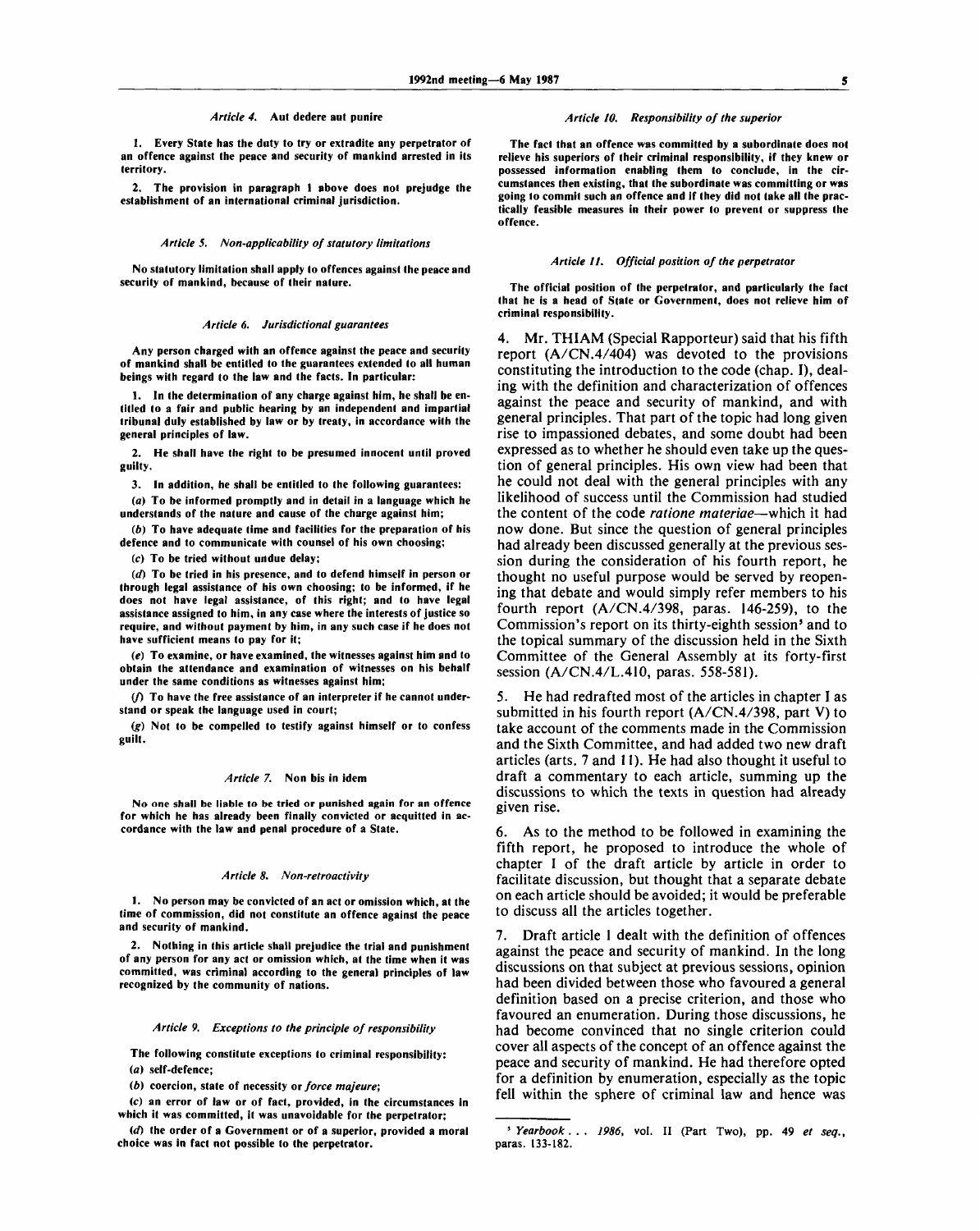governed by the principle *nullum crimen sine lege.* Some members of the Commission had wanted the definition also to include the idea of seriousness, but he himself found that idea implicit in it.

8. The question of characterization, which was dealt with in draft article 2, involved the very basis of international criminal law, since the text rested on the principle of the autonomy of international criminal law and on the primacy of international law over internal law. If the idea was not accepted that international law could itself characterize a particular act as a crime independently of internal law, the draft code lost its raison d'etre.

9. Draft article 3, which dealt with the perpetrator of the offence, had been amended in the light of the comments made at the Commission's previous four sessions. One question which had always caused some confusion was whether the criminal responsibility in question was that of the individual, that of the State or both. Without ruling out *a priori* the criminal responsibility of the State, it had to be recognized that it was not yet established in positive law and that the responsibility of natural persons was distinct from it, even though there could be a connection, for example when the individual concerned was an agent of the State. The traditional responsibility of the State was perhaps based on the idea of reparation, but in no case on that of sanction, and the Commission, which had not abandoned the study of that aspect of the matter, would have to deal with it later. In those circumstances, he had dealt only with the criminal responsibility of individuals, as stated expressly in draft article 3, the previous text of which had been too vague.

10. The question of the universal offence, dealt with in draft article 4, had led to a rich and thorough discussion. The most logical solution of the problem would be an international criminal jurisdiction; but in the absence of such an institution, and pending a decision on the advisability of establishing it, an alternative solution must be sought. Several choices were open to the Commission: the traditional solution of the territoriality of criminal law, that of the personalization of criminal law and that of universality. Since the offences in question were breaches of the law of nations, the best solution in the present circumstances was still reliance on the principle of universal jurisdiction: hence the new text he had submitted, which took account of the comments evoked by the expression "universal offence".

11. With regard to draft article 5, he observed that statutory limitations were neither absolute nor general, since they were unknown to certain legal systems and, in the systems in which they existed, they did not apply to all crimes. Nor had they ever existed in international law: there was no reference to them in the Charter of the Niirnberg International Military Tribunal.<sup>6</sup> It was only since 1968 that attention had been given to the question, and not all States had become parties to the Convention on the subject adopted that year;<sup>7</sup> moreover, that Con-

vention had given rise to reservations on the part of some of the States which had acceded to it. The question of statutory limitations had recently arisen again in connection with a trial which was due to begin shortly. In his view, any distinction that might be made between war crimes—which would be subject to statutory limitations—and crimes against humanity—which would not—would not be very useful. In his third report, he had stated the principle of the indivisibility of offences against the peace and security of mankind,<sup>8</sup> which made it impossible to apply one legal rule to one category of acts and another rule to another. Thus, as he had indicated, the rule stated in draft article 5 was not yet universally applicable.

12. The discussion in the Sixth Committee had shown that draft article 6 as worded in the fourth report was not sufficiently precise, and that the jurisdictional guarantees referred to should be set out in detail. He had therefore referred to a number of international instruments, which were listed in paragraph (1) of the commentary. He wondered, however, whether the jurisdictional guarantees provided for in the new text of the article might not have become rules of *jus cogens.* The commentary cited a number of cases in which it had been held that certain essential guarantees had to be respected, even if they had not been expressly formulated. Perhaps the best course would be to enumerate the guarantees without drawing up an exhaustive list, so as not to tie the Commission's hands; hence the use of the words "In particular" in the introductory clause of the revised text.

13. Draft article 8, on the principle of nonretroactivity, differed little from the earlier text (former art. 7), and it would be for the Commission to choose between the two. The International Covenant on Civil and Political Rights (art. 15) and the European Convention on Human Rights<sup>9</sup> (art. 7) contained rather different formulations of the principle, but there was little difference in substance. The principle of nonretroactivity in international law had given rise to a number of difficulties in so far as it rested on the observance of written law. The problem was that of determining whether, in the maxim *nullum crimen sine lege,* the term *lex* should be understood in the sense of written law, or rather in the common-law sense of law. Some conventions, such as the European Convention on Human Rights, had dealt with the problem by including the general principles of law among the rules to be observed.

14. In response to criticism of the former negative formulation of draft article 9 (formerly art. 8), he had reworded the text. The first exception to criminal responsibility set out was, of course, self-defence by individuals (subpara.  $(a)$ ): any connection with selfdefence as mentioned in Article 51 of the Charter of the United Nations would exist only to the extent that the individuals concerned were agents of the State. As to coercion, state of necessity and *force majeure,* although

<sup>\*</sup> Charter annexed to the London Agreement of 8 August 1945 for the prosecution and punishment of the major war criminals of the European Axis (United Nations, *Treaty Series,* vol. 82, p. 279).

<sup>7</sup> Convention on the Non-Applicability of Statutory Limitations to War Crimes and Crimes against Humanity, adopted by the General Assembly on 26 November 1968 *(ibid.,* vol. 754, p. 73).

<sup>•</sup> *Yearbook* . . . *1985,* vol. II (Part One), pp. 66 *etseq.,* document A/CN.4/387, paras. 20-39.

<sup>&#</sup>x27; Convention for the Protection of Human Rights and Fundamental Freedoms (Rome, 1950) (United Nations, *Treaty Series,* vol. 213, p. 221).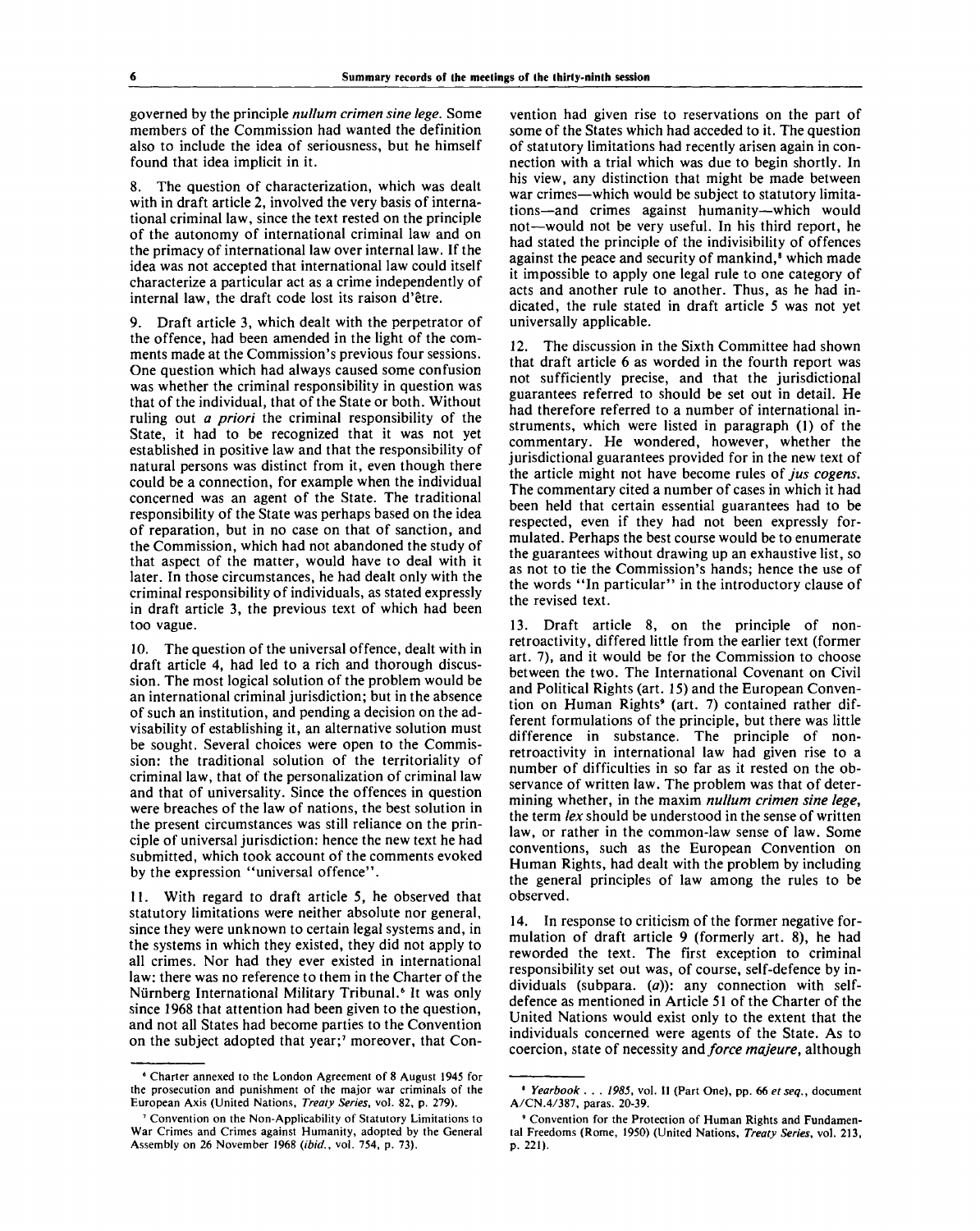those terms were sometimes differentiated in internal law, there was no essential difference between them and they were sometimes merged or used one in place of another; he had accordingly grouped them together in subparagraph *(b).* Moreover, in all three cases the requirements for invoking the exception were the same: the existence of circumstances involving a grave peril which could be avoided only by committing the wrongful act. Judicial precedent also required that there be no great disproportion between the interest sacrificed and the interest safeguarded and that the wrongful act should not reflect, even unconsciously, the intentions of the perpetrator. For example, the exception of coercion could not be upheld in the case of an act having racist connotations. With regard to error (subpara.  $(c)$ ), the traditional rules applied; there again, the permissible limit was set by a crime against humanity. As to superior order (subpara. *(d)),* it was doubtful whether that was a separate exception, since the subordinate concerned could plead that he had carried out the order either under coercion or in error. It would be for the Commission to decide whether that provision should be retained.

15. Responsibility of the superior, which was the subject of draft article 10 (formerly art. 9), might be regarded as coming under the heading of complicity; but, in view of the specificity of the matter, it perhaps merited a separate provision, as in Additional Protocol I 10 (art. 86, para. 2) to the 1949 Geneva Conventions.

16. With regard to the official position of the perpetrator, which was the subject of draft article 11—a new provision reproducing the text of subparagraph *(a)* of former article 8—he drew attention to the commentary, in which he referred to the provisions of the Charter of the Niirnberg Tribunal and the Charter of the International Military Tribunal for the Far East (Tokyo Tribunal),<sup> $\mu$ </sup> as well as the Nürnberg Principles<sup>12</sup> formulated by the Commission at its second session, in 1950, at the request of the General Assembly.

17. In conclusion, he stressed that codification consisted in the preparation of draft articles. He therefore hoped that the Commission would proceed with that task, since there had already been long general debates at previous sessions on the questions dealt with in the draft articles under consideration.

18. The CHAIRMAN thanked the Special Rapporteur for his lucid introduction of his fifth report and said that it would be preferable for the Commission to concentrate on the draft articles submitted in the report, rather than reopen a general debate on the topic as a whole.

19. Mr. CALERO RODRIGUES agreed that it was desirable to focus on the 11 draft articles submitted in the fifth report (A/CN.4/404) and avoid reopening the general debate. Nevertheless, some of the newly elected members of the Commission might wish to state their views on other parts of the draft, such as the list of offences, and allowing them to do so was more than a matter of courtesy: it would be helpful to the Drafting Committee to learn those views in order to take them into account when working on the draft articles before it. He therefore suggested that, after the debate on the draft articles contained in the fifth report, a separate discussion should be held to permit new members to express their views on other parts of the draft if they so desired.

20. Mr. NJENGA supported that suggestion, but thought it would be more logical to hear the views of the new members before discussing the articles in the report.

21. He also suggested that the relevant parts of the international instruments listed in paragraph (1) of the commentary to draft article 6 should be circulated.

22. The CHAIRMAN said that the Secretariat would attend to that matter.

23. Mr. YANKOV said that Mr. Njenga's comment was very logical, but from a practical point of view it would be better to concentrate from the start on the Commission's main task of discussing the 11 draft articles before it. If, in the course of the discussion, any member wished to speak on other issues relating to the draft code, he should of course be allowed to do so. He suggested that, before starting on a detailed discussion article by article, the Commission should hold a general discussion on the whole set of articles, during which it would be possible for any new member to raise issues not directly relating to the texts of the 11 articles in question.

24. Mr. BEESLEY said that, although he could accept any of the proposed procedures, he would prefer to see the Commission begin as soon as possible on an articleby-article discussion. Many of the new members were already familiar with the work on the draft code, for example as representatives in the Sixth Committee of the General Assembly.

25. Mr. BARSEGOV said that there should be some measure of flexibility. The new members of the Commission should, indeed, be able to express their views on the work already done, but perhaps they did not all have the same views on how to proceed. Some might wish to deal with precise questions relating to the matters dealt with by the Special Rapporteur, whereas others might prefer to speak at greater length on more general questions. With regard to the 11 draft articles, he thought it would be more rational to examine the Special Rapporteur's fifth report  $(A/CN.4/404)$  as a whole, but he would not object to consideration of the texts article by article.

26. The CHAIRMAN said that, if there were no further comments, he would take it that the Commission agreed to focus its discussion on draft articles 1 to 11 submitted by the Special Rapporteur in his fifth report (A/CN.4/404), without precluding any member from reverting to earlier articles of the draft code.

// *was so agreed.*

<sup>10</sup> Protocol 1 relating to the protection of victims of international armed conflicts, adopted at Geneva on 8 June 1977 *(ibid.,* vol. 1125, p. 3).

<sup>&</sup>quot; *Documents on American Foreign Relations* (Princeton University Press), vol. **VIII** (July 1945-December 1946) (1948), pp. 354 *et seq.*

<sup>&</sup>lt;sup>12</sup> Principles of International Law recognized in the Charter of the Niirnberg Tribunal and in the Judgment of the Tribunal. Text reproduced in *Yearbook . . . 1985.* vol. II (Part Two), p. 12, para. 45.